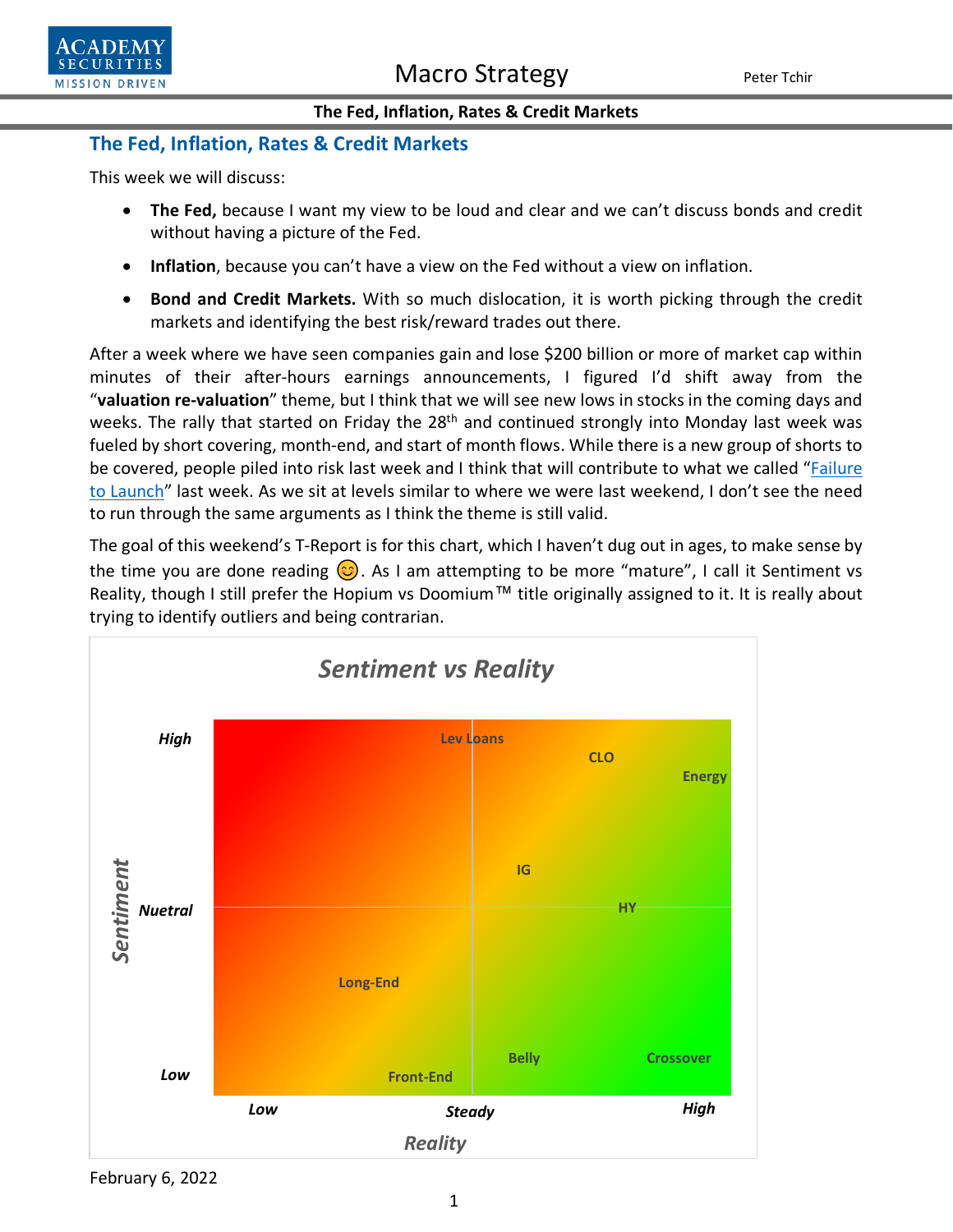

## **Inflation**

From a longer-term perspective, I continue to believe that "**this time is different**" for two main reasons:

- **China has gone from being deflationary, to at best neutral**. This is a radical shift from the past 20 or so years and is tied to the ["Re-Centralization"](https://www.academysecurities.com/wordpress/wp-content/uploads/2021/08/The-Recentralization-of-China.pdf) of China thesis that we continue to pound the table on and see more and more evidence supporting this on an almost daily basis.
- **ESG is inflationary**. I would not pound the table on this partly because I'm tired of doing so (the recent [Inflation, Like Greed, Is Good](https://www.academysecurities.com/wordpress/wp-content/uploads/2021/12/Inflation-Like-Greed-Is-Good.pdf) and [ESG Fueled Inflation](https://www.academysecurities.com/wordpress/wp-content/uploads/2021/03/Inflation-Rates-and-Everything-Else.pdf) from last March are relevant). Also, so many people have picked up on the theme that I don't really need go over it again (I cannot believe I missed coining the term "**greenflation**").

Having said that, **I think that inflation, like everything else, will be somewhat volatile**. It feels like we spent almost a year fighting the use of the word "**transitory**" and now everyone sees inflation for as far as the eye can see, which might not be correct.

- **Housing**. The methodology for calculating Owner's Equivalent Rent (OER) institutes "lag" into the number. Only a subset is repriced each month, so we have months of rising inflation on this key component because much of what already happened isn't yet reflected in the data.
- **Commodities**. Remember the "base" effect concept that was so much a part of the "transitory" argument, i.e., the equivalent of companies facing "easy comps"? In March 2020 oil traded in the low 20's. By March 2021 it was in the 60's (tripled). Now the front contract is at 91, so up 50%, still high, but the comparisons get more and more difficult over time (and at the start of December it was as low as 65 – i.e., barely higher). I don't claim to know where oil is headed next (despite being an energy bull), but it isn't obvious the recent rally will continue unabated. For commodities, it would be remiss if I don't follow my own advice on The Be Skeptical of [Commodity Futures Narratives](https://www.academysecurities.com/wordpress/wp-content/uploads/2021/05/A-Short-Long-Weekend-Note.pdf) and examine some longer dated futures contracts. The 20<sup>th</sup> oil futures contract (almost 2 years out) barely got below \$35 at the time of the crisis, and was 55 in March of last year and is "only" \$74 now, though was at \$62 back in December. That tells us that we should look through some of the volatility on the front contract (which gets 99.999999% of the media's attention) and look for the bigger trends. Inflation? Yes. Out of control? Not so much. **Remember when we heard about lumber prices every day?** Would it surprise you to know that they are flat year on year and are about to go up against some really high comps? I wonder if we don't hear about that now because it doesn't fit the narrative? The "certainty" expressed around commodity inflation seems overdone. We might get it, but whenever everyone gets so one-sided, it is worth examining. I can be convinced that we are in a commodity super cycle (maybe), but that doesn't mean it is a one-way street.
- **Wage inflation is real**. We are seeing that. Friday's job report was great from the perspective of a worker (which is why I'm on the "Inflation is Good" kick).
- **Savings and stimulus waning**. We've seen deposits decline, have seen some reports showing that "excess" saving is on the decline, and all the additional stimulus that was helping fuel spending is also gone. This could be a drag.
- **Inventory hangover**. Most figures linked to retail sales are showing declines. Most figures linked to inventories are showing increases. As supply chains recover from Omicron and as the pandemic turns endemic, we could see more of that. I'm not looking for a prolonged problem,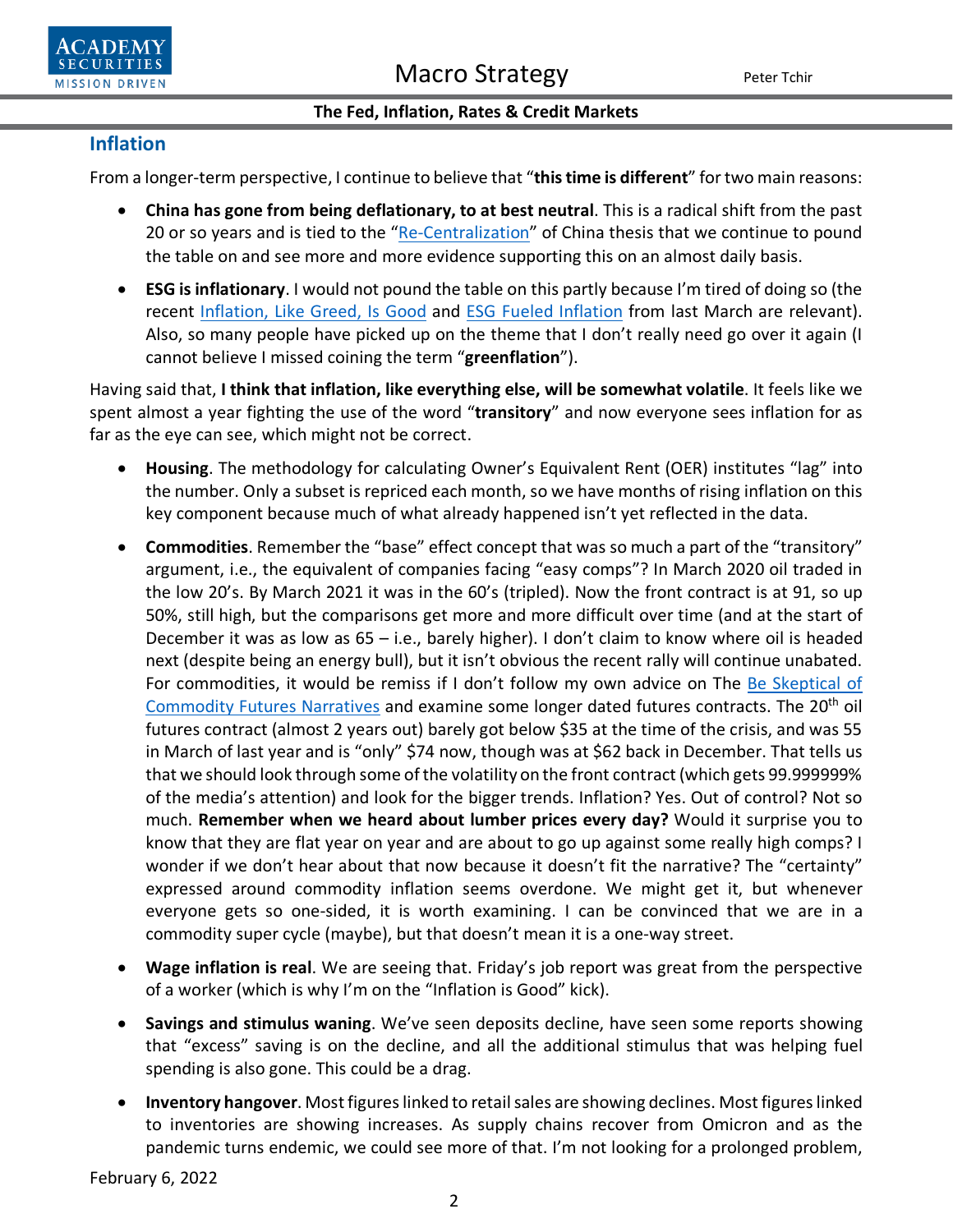

#### **The Fed, Inflation, Rates & Credit Markets**

but I expect to be talking about overstocked inventories rather than supply chain issues at some point this year (I think as early as this quarter). Personally, I'm betting used car prices will be lower by the end of this year than they are now, because I need a "new" used car soon!

**I'm in the higher inflation (3% to 4%) for longer (3 to 5 years) camp,** but even that longer-term call is questionable as D.C. failed to deliver some stimulus and there is no reason to believe that even if I'm correct, the path will be that smooth.

I fully expect to see periods later this year where the inflation story gets called into question (which isn't that hard to believe when as late as last November, consensus was still leaning to the transitory side).

## **The Fed**

Powell said "**data dependent**" in about 10 different ways at his press conference! There is no reason to doubt that, so unless you think inflation is guaranteed, you may want to take a step back on how aggressive they will be. Since I think that people have become too optimistic (or pessimistic, depending on your viewpoint) on inflation, we may see plenty of opportunity for the Fed to be cautious on tightening. If the politicians move on to another soundbite, which seems likely, since the half-life of a soundbite in D.C. seems about 4 monthslong (I'm being generous), then we could see the Fed dial back their inflation fighting rhetoric. They want jobs and growth more than they fear inflation.

## **In any case I have an extremely strong view on the Fed in 2022:**

- **Fewer hikes.** One in March for sure. Almost certainly only 25 bps. Maybe they go 50 bps, but that would be out of character and would diminish the chances of a May hike. If we get 25 in March, then possibly 25 more in May. After that, I think it is a wait and see approach.
	- o **The Fed knows more about how the economy responds to rate hikes than they do about QE or QT.** There is typically a three to six month lag between the hikes and when it is felt in the economy. So, they'll hike and then wait and see and let the data develop.
	- o **The Fed knows that hikes are ineffective and maybe even counterproductive on supply side issues.** Whether it is supply chains or underinvestment in traditional energy production, there is little good that a rate hike does to fix those issues.
	- o **There is a big stigma attached to hiking and then having to cut.** The Fed does NOT want to go through a series of rapid hikes only to find it necessary to cut. The onslaught of the Coronavirus forced the Fed's hand in 2020. They can accept an outside event as a reason to reverse course, but hiking "too much" causing the economy to slow "too much" resulting in a cut (without a major shock) would be highly embarrassing.
	- o **Hikes likely flatten curves.** Unless everyone gets on the extreme growth bandwagon, it seems likely that hikes will flatten curves, which isn't the signal the Fed wants to send.
- **Balance Sheet Reduction.** This will be the main policy tool! Although Powell seemed to downplay it during the press conference, their implementation notes singled out their mortgage holdings (hardly evidence that they haven't been focused on balance sheet reduction). If anything, this is evidence that they might be forced to sell mortgages if the runoff is too slow!
	- o **The Fed knows less about how QT impacts the economy.** While I think QT is worse for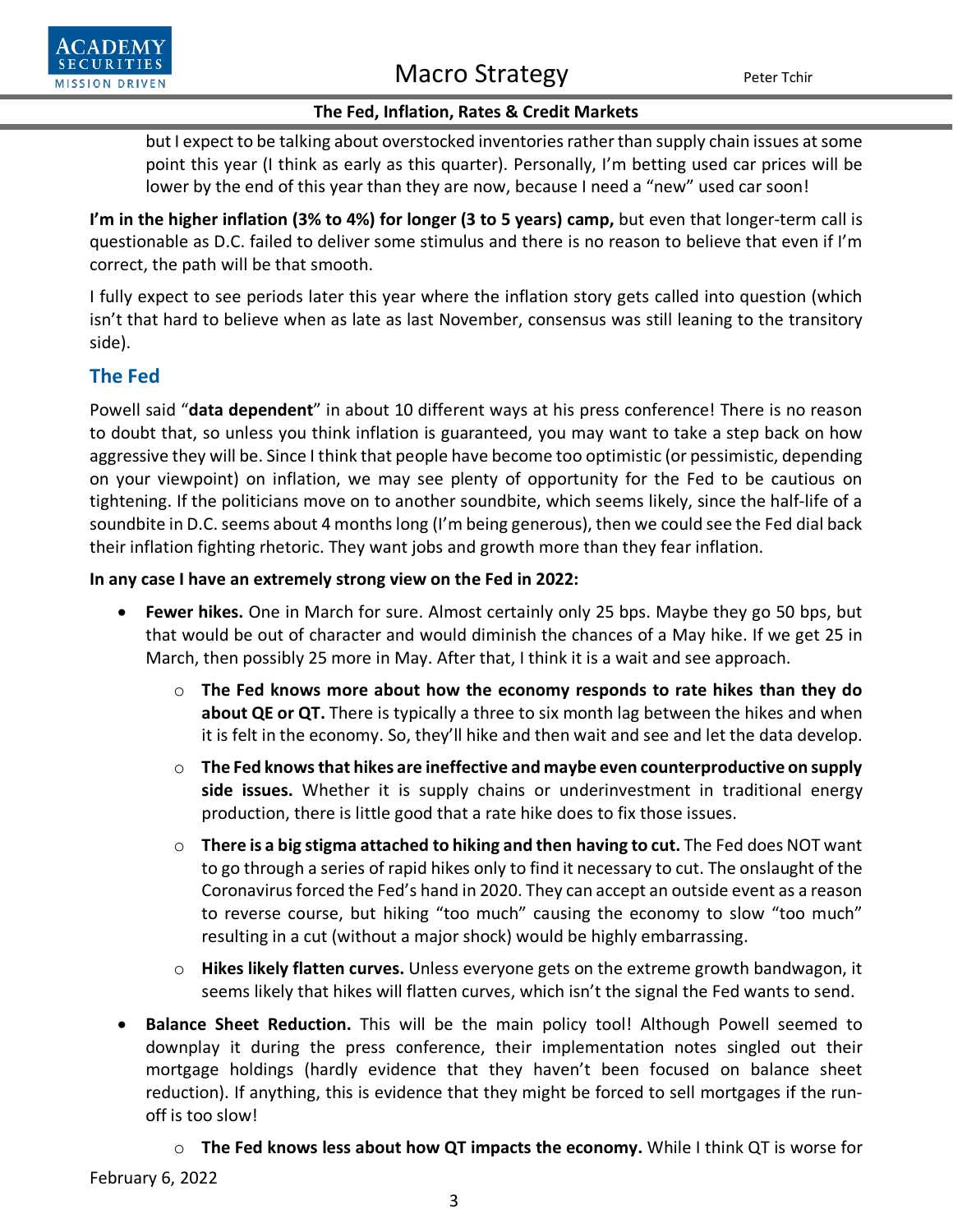

risk assets than rate hikes, the Fed does not necessarily agree with that. I believe, and I think the Fed might too, that QT is less harmful for the economy. That would make it the preferred choice.

- o **The Fed is less sensitive about changing course on QT.** Since we all know less about QT in practice, it is easier to change midstream if the results aren't what was expected in theory.
- o **QT likely steepens curves.** We don't know for sure, but that is the theory and that is a signal the Fed wants to send.
- o **The Fed's balance sheet (on the Treasury side) has:**
	- $\approx$ \$320 billion in bills, with about \$50 billion maturing in the 2<sup>nd</sup> half of the year.
	- $\blacksquare$  \$760 billion of bonds maturing this year, with \$400 billion maturing in the 2<sup>nd</sup> half of the year.
	- **5800 billion of bonds maturing in 2022 and \$530 billion in 2024.**
	- There is some lumpiness to relying solely on maturing bonds, so they will have some monthly maximum, but they could shrink it rapidly, just on Treasuries.
- o **The Fed is a ["Profit Machine"](https://www.academysecurities.com/wordpress/wp-content/uploads/2021/10/Central-Bank-Policy-Mistake-or-Fund-Positioning-Mistake.pdf) for D.C.** The Fed runs an accrual accounting profit machine. They fund overnight (primarily) and hold longer dated bonds. That generated [\\$108 billion in 2021](https://www.federalreserve.gov/newsevents/pressreleases/other20210111a.htm) (the Fed pays their profits back to the government). While I might be a bit simplistic, every rate hike erodes their profits (which I'm sure D.C. likes to get) and at some point, it becomes a potential loss. On a simple, back of the envelope calculation, their NIM (net interest margin) is probably about 1.5% or less (makes sense given where rates have been while they accumulated their portfolio). While their profits won't drive their decisions, it seems likely to influence them. Rate hikes hurt their profit far more than run-off.



February 6, 2022 The balance sheet has never been this large and we've never attempted to reduce it as much as we are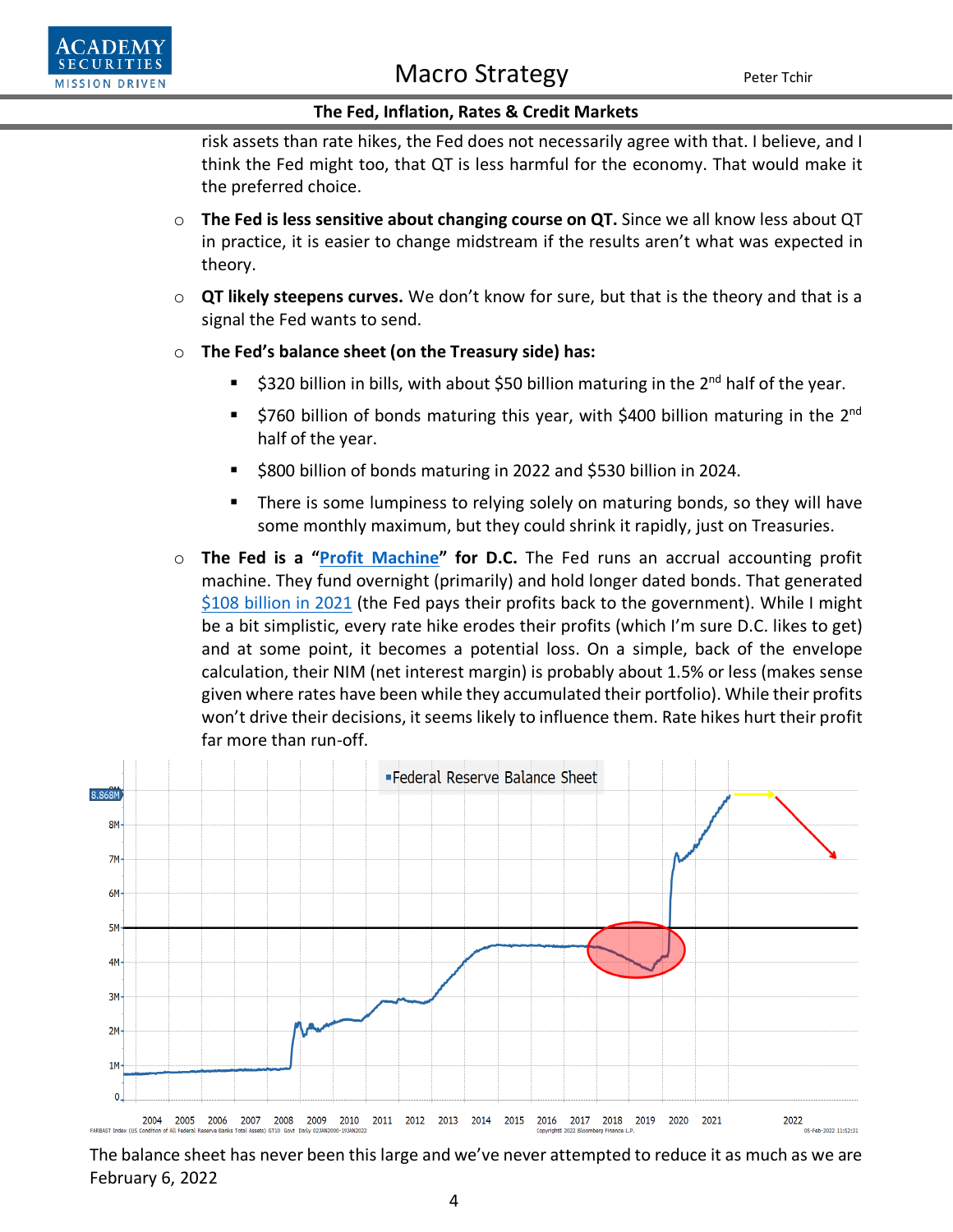

## **The Fed, Inflation, Rates & Credit Markets**

likely to try (I say try, because I think it will fail at some point, but it will get going). I put a line at \$5 trillion, just so we could see that, though I doubt we try and get the balance sheet quite that low. My "guess" is something towards \$6 trillion by the end of 2024 – a fast pace from today's almost \$9 trillion number, but plausible with the existing maturity schedules, without resorting to selling (which they will try and avoid, though their hand might be forced on the mortgage side)**. I have spared you the charts showing the stock market lined up with the balance sheet** because you can find them easily enough on your own (and because they are a bit contrived), but not to be completely ignored.

**Bottom line is that I think the market is underappreciating their focus on the balance sheet and is heavily overestimating their willingness and ability to hike!**

## **Bond and Credit Markets**



Let's start with this chart again.

**This chart attempts to identify where the sentiment deviates from the reality.** What asset is the market pricing for one thing, when the reality is very different.

**Front-End Yields.** Given my view that "the Fed will not hike as often as is being priced in" suggests buying the front-end as markets have gotten ahead of themselves. This is directly correlated to rate hikes and is not affected much by QT.

February 6, 2022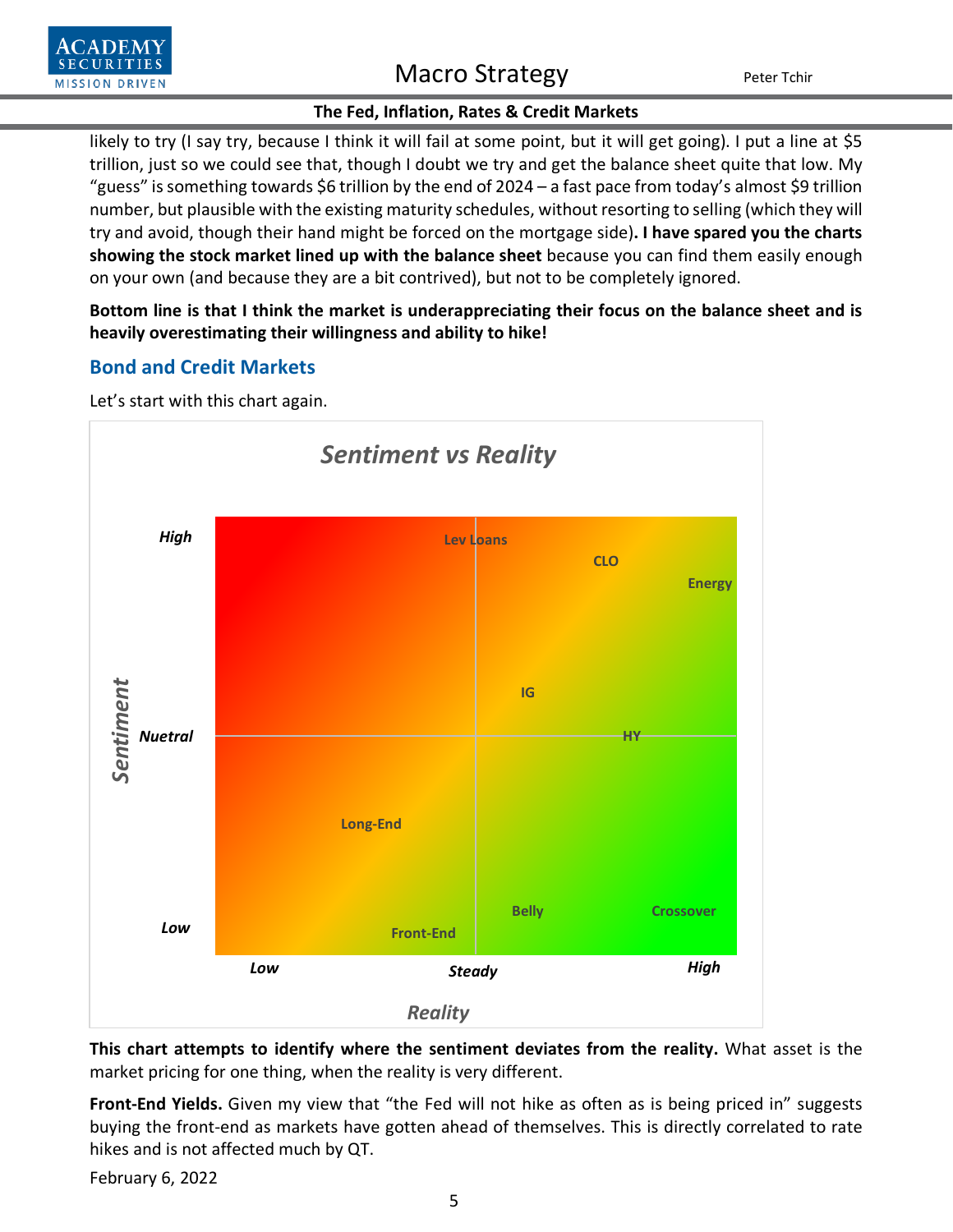

#### **The Fed, Inflation, Rates & Credit Markets**

**The Belly of the Curve.** This may be an even better buying opportunity than the front-end. It will benefit from fewer hikes while not being hurt much by QT (though it should have an influence). The 1 year to 5-year curve is reasonably steep and could flatten as people stretch out the rate hikes and determine that a lower terminal rate is also the likely outcome.



**Long-End Yields**. I'm less sanguine about this here. The flattening has been extreme, so they've almost 'benefitted' from rate hike chatter on a relative basis (which is not the case for the front-end nor the belly). They are no longer universally hated, which would also add to the potential to see a rise. Kind of neutral here, but with a slight tilt towards higher yields.

**Investment Grade Credit.** Despite a recent rise in spreads, the asset class still has a lot of demand and outflows slowed significantly, even with recent weakness.



Spreads are tight, historically, but companies are very healthy and the "equity" cushion supporting

February 6, 2022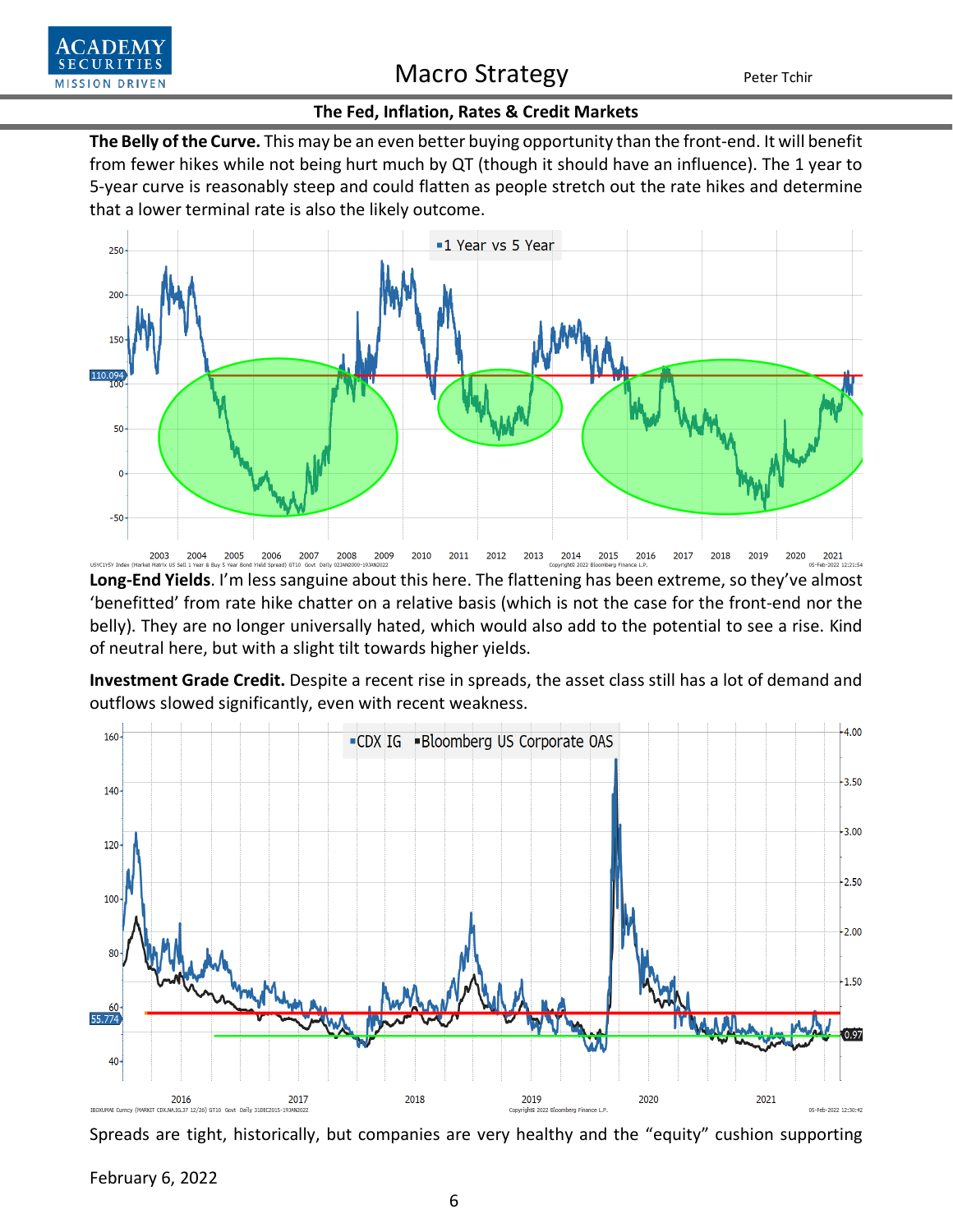

### **The Fed, Inflation, Rates & Credit Markets**

most credit is very strong in the IG space. With a Federal Trade Commission that seems ill disposed towards large M&A, we should see less supply than we might otherwise get. **This has been largely a repricing of credit risk, rather than a reassessment of credit risk**. In the IG space, the widening has been correlated to equity prices dropping, concerns about rates, etc., but not really because anyone is suddenly worried about risk to the economy or to earnings in a way material enough to affect IG credit. The market seems to have this one "about" right.



## **High Yield and Leveraged Loans**.

This is where things get interesting (I've used ETFs, HYG, SJNK, BKLN, and FALN for the chart). **Leveraged loans** are virtually unchanged. There are two important things to take away from this:

- **There isn't a credit concern.** If investors were concerned about credit risk, you would see leveraged loans get hit hard as well! Even though the loans are secured, you would expect to see more selling pressure, much more in line with high yield. (You can see the same thing if you look at CCC credits, which would normally underperform in times of credit stress, but haven't been doing poorly).
- **The "rate" mistake might be getting compounded in leveraged loans.** Yes, leveraged loans are floating rate, but that is a bit simplistic. I'm told that about 59% of loans have Loan Floors with an average floor of 76 bps. So, loan income will increase as the Fed raises rates, but not on every loan. Once we start getting to 100 bps of hikes, then the leveraged loan market as a whole benefits from rate hikes, but at the moment, only a portion does. Loans are virtually all callable, which doesn't mean much right now while the high yield market is in disarray, but as that stabilizes, and rate fears grow, some issuers will look to re-optimize their capital structure.

## **So, I'd be reducing exposure to leveraged loans – too little upside, and too much priced in on the rate hike front.**

**If credit risk isn't a problem** (leveraged loans and CCC bonds are telling us that it isn't) then high yield looks very attractive. **But I'd wade into shorter dated high yield bonds because**:

• They should have performed much better versus the overall market than they have.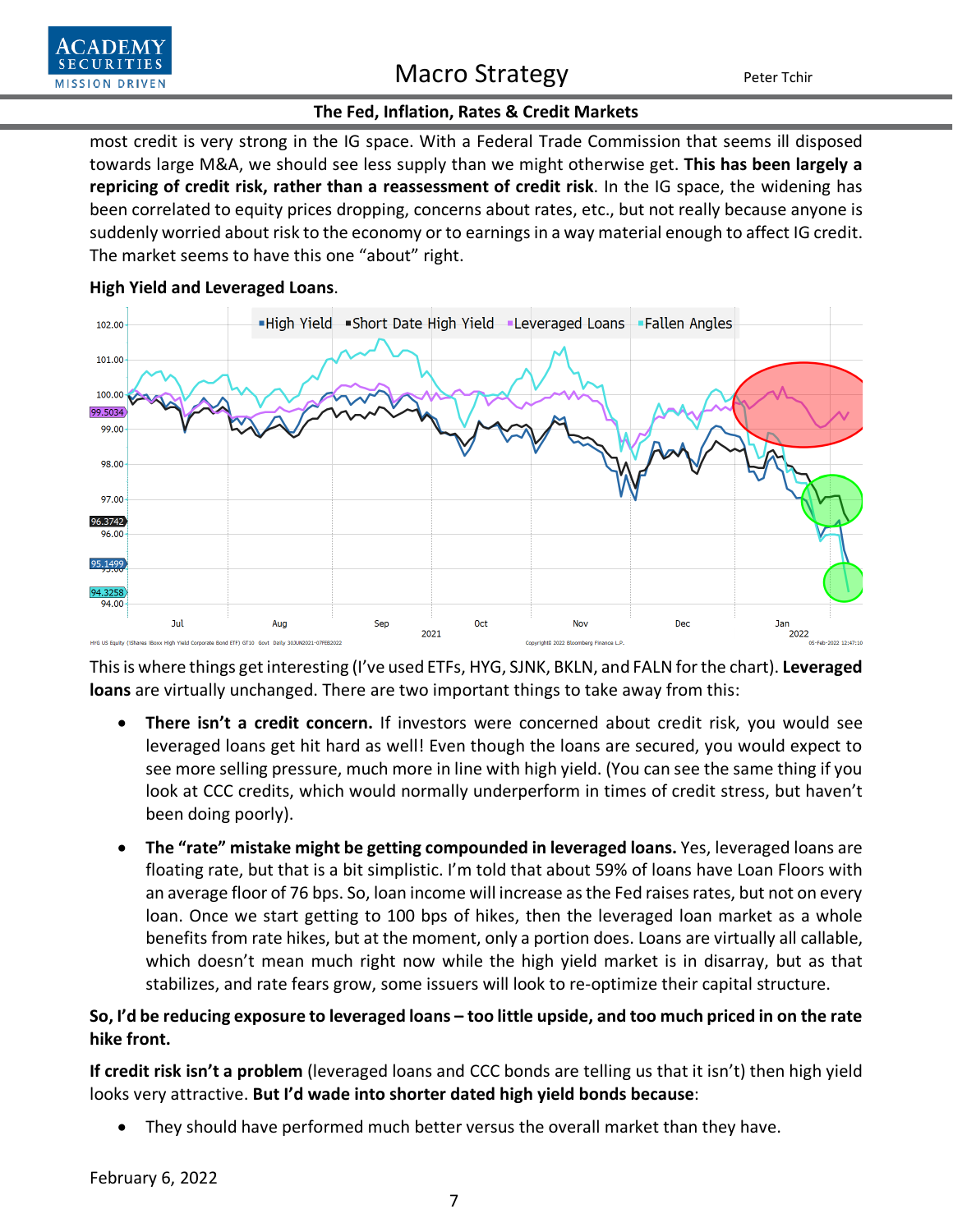

### **The Fed, Inflation, Rates & Credit Markets**

- While high yield does carry risk, it is easier to estimate what the company will look like in the near-term than the long-term, so those bonds should trade better as there is less uncertainty around the companies' futures in the short-term.
- It fits my view on yields very well (fwiw, I generally stick to the view that the best rate hedge for owning high yields bonds is owning Treasuries, because they are much more of a risk-asset than a yield asset, although that has not been the case these past few weeks).

Then, to channel my inner Jim Cramer (which every pundit has), **I want to hit the BUY BUY BUY button on "crossover" credits!** 

Coming into this year, owning "**upgrade candidates**" was a smart but crowded trade with decent upside. It is still smart, isn't as crowded, and has MORE upside! I really like the upgrade candidates. Nothing about the Fed action is going to impact the economy so badly that the upgrade stories take a hit! This is all about positioning! That is my highest conviction trade here.

**The CLO market behaved quite responsibly during the past month**, which puts it at neutral (at best) from a risk/reward perspective**.** Leveraged loans did well and there is no credit deterioration, so CLOs should have traded ok. The problem is that other spread assets, from IG to HY got cheaper, so I'd reduce some exposure to CLO's here as I think there are better risk/reward trades out there (thinking 3-7 year maturity, BB with upgrade prospects, bonds).

**Energy.** I wanted to highlight energy risk, because despite it being wildly popular, there is still more potential upside. I think that we are going to have to aggressively expand into new fields as existing fields seem to be drying up faster than expected in many cases. **This is great for smaller exploration companies and the servicers!**

**Munis, structured products, and mortgage-backed securities.** Quite frankly, these markets haven't been part of what I live and breath so far in 2022 (it has been a crazy start to the year). I will work to correct that. My gut would be that munis are interesting as retail has gone for the rates trade, hook, line, and sinker, and that mortgages might have some more spread widening in the coming weeks as we learn more about how the Fed will handle them in their balance sheet reduction efforts.

**In any case, hopefully the sentiment vs reality (Hopium vs Doomium™) chart makes sense now and let's hope markets give us a few more minutes to breathe this week because the current pace of volatility is exhausting!**